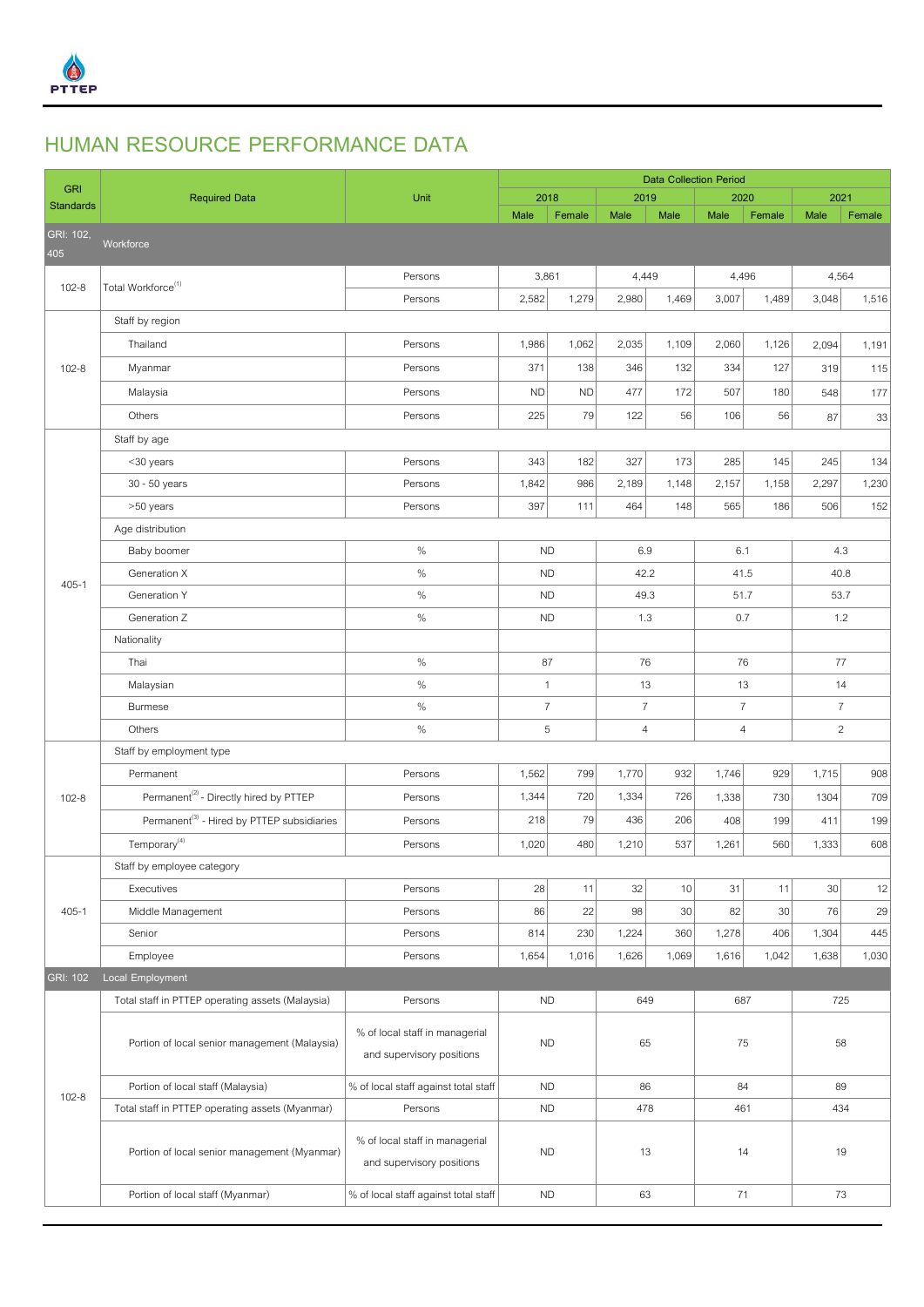

| 2018<br>2019<br>2020<br>2021<br><b>Required Data</b><br>Unit<br><b>Standards</b><br>Male<br>Female<br>Male<br>Female<br>Female<br>Male<br>Male<br>Male<br>3<br>$\overline{c}$<br>$\overline{a}$<br><b>ND</b><br>Total staff in PTTEP operating assets (Australia)<br>Persons<br>% of local staff in managerial<br>Portion of local senior management (Australia)<br><b>ND</b><br>100<br>100<br>100<br>and supervisory positions<br>Portion of local staff (Australia)<br>% of local staff against total staff<br><b>ND</b><br>100<br>100<br>100<br>Total staff in PTTEP operating assets (Algeria)<br>Persons<br><b>ND</b><br>52<br>52<br>61<br>% of local staff in managerial<br>25<br>23<br><b>ND</b><br>25<br>Portion of local senior management (Algeria)<br>and supervisory positions<br>% of local staff against total staff<br>27<br>Portion of local staff (Algeria)<br><b>ND</b><br>38<br>33<br>5<br>Total staff in PTTEP operating assets (Canada)<br><b>ND</b><br>5<br>5<br>Persons<br>% of local staff in managerial<br>Portion of local senior management (Canada)<br><b>ND</b><br>100<br>100<br>100<br>and supervisory positions<br>% of local staff against total staff<br><b>ND</b><br>100<br>100<br>Portion of local staff (Canada)<br>100<br>Training and Development<br><b>GRI: 404</b><br>50<br>100<br>404-1<br>Employees entitled to training and development<br>% of all employees globally<br>100<br>100<br>Average all employees (Total Workforce <sup>(1)</sup> ) of<br>$404 - 1$<br>52<br>Hours/ person/ year<br>60<br>46<br>36<br>32<br>42<br>44<br>44<br>training and development<br>Average all employees (Permanent <sup>(2)</sup> ) of training<br>73<br>$404 - 1$<br>Hours/ person/ year<br>46<br>80<br>86<br>and development<br>Average amount spent per FTE on training and<br>$404 - 1$<br>USD/FTE<br>954<br>1,965<br>1,193<br>2,183<br>development<br>Percentage of open positions filled by internal<br>$404 - 1$<br>$\%$<br>96<br>95<br>98<br>96<br>candidates (Permanent <sup>(2)</sup> )<br>Effectiveness of Digital training using<br>% ROI<br>45<br>50<br>96<br>194<br>$\overline{\phantom{a}}$<br>Kirkpatrick model<br>Human Capital Return on Investment (HCROI)<br>$201 - 1$<br><b>HCROI</b><br>22.76<br>23.48<br>21.15<br>27.28<br>(according to DJSI definition)<br><b>GRI: 404</b><br>Performance Review<br>Performance appraisal<br>% of all employees globally<br>100<br>100<br>100<br>100<br>Management by objectives<br>$404 - 3$<br>360 degree feedback<br>% of all employees globally<br>100<br>100<br>100<br>100<br>% of all employees globally<br>100<br>Comparative ranking<br>100<br>100<br>100<br>% increased<br>4.15<br>4.74<br>5.45<br>The average competency of employee<br><b>ND</b><br>$\overline{\phantom{a}}$<br><b>Employee Satisfaction</b><br>$\%$<br>66<br>66<br>77<br>77<br>Employee satisfaction <sup>(5)</sup><br>$\%$<br>57<br>70<br>79<br>70<br>57<br>79<br>74<br>74<br>% of employees who<br>participated in the employee<br>95<br>95<br>Employee engagement participant<br>96<br>96<br>engagement survey out of the<br>total number of employee<br><b>Composition of Governance Bodies</b><br><b>GRI: 405</b><br>$\overline{2}$<br>13<br>13<br>$\sqrt{2}$<br>Board of directors<br>12<br>13<br>$\overline{c}$<br>$\overline{2}$<br>Persons<br>32<br>10<br>30<br>12<br>$405 - 1$<br>28<br>11<br>31<br>11<br>Executives<br>Persons<br>22<br>86<br>98<br>30<br>82<br>30 <br>76<br>29<br>Middle management<br>Persons | <b>GRI</b> |  | <b>Data Collection Period</b> |  |  |  |  |  |  |  |
|------------------------------------------------------------------------------------------------------------------------------------------------------------------------------------------------------------------------------------------------------------------------------------------------------------------------------------------------------------------------------------------------------------------------------------------------------------------------------------------------------------------------------------------------------------------------------------------------------------------------------------------------------------------------------------------------------------------------------------------------------------------------------------------------------------------------------------------------------------------------------------------------------------------------------------------------------------------------------------------------------------------------------------------------------------------------------------------------------------------------------------------------------------------------------------------------------------------------------------------------------------------------------------------------------------------------------------------------------------------------------------------------------------------------------------------------------------------------------------------------------------------------------------------------------------------------------------------------------------------------------------------------------------------------------------------------------------------------------------------------------------------------------------------------------------------------------------------------------------------------------------------------------------------------------------------------------------------------------------------------------------------------------------------------------------------------------------------------------------------------------------------------------------------------------------------------------------------------------------------------------------------------------------------------------------------------------------------------------------------------------------------------------------------------------------------------------------------------------------------------------------------------------------------------------------------------------------------------------------------------------------------------------------------------------------------------------------------------------------------------------------------------------------------------------------------------------------------------------------------------------------------------------------------------------------------------------------------------------------------------------------------------------------------------------------------------------------------------------------------------------------------------------------------------------------------------------------------------------------------------------------------------------------------------------------------------------------------------------------------------------------------------------------------------------------------------------------------------------------------------|------------|--|-------------------------------|--|--|--|--|--|--|--|
|                                                                                                                                                                                                                                                                                                                                                                                                                                                                                                                                                                                                                                                                                                                                                                                                                                                                                                                                                                                                                                                                                                                                                                                                                                                                                                                                                                                                                                                                                                                                                                                                                                                                                                                                                                                                                                                                                                                                                                                                                                                                                                                                                                                                                                                                                                                                                                                                                                                                                                                                                                                                                                                                                                                                                                                                                                                                                                                                                                                                                                                                                                                                                                                                                                                                                                                                                                                                                                                                                                |            |  |                               |  |  |  |  |  |  |  |
|                                                                                                                                                                                                                                                                                                                                                                                                                                                                                                                                                                                                                                                                                                                                                                                                                                                                                                                                                                                                                                                                                                                                                                                                                                                                                                                                                                                                                                                                                                                                                                                                                                                                                                                                                                                                                                                                                                                                                                                                                                                                                                                                                                                                                                                                                                                                                                                                                                                                                                                                                                                                                                                                                                                                                                                                                                                                                                                                                                                                                                                                                                                                                                                                                                                                                                                                                                                                                                                                                                |            |  |                               |  |  |  |  |  |  |  |
|                                                                                                                                                                                                                                                                                                                                                                                                                                                                                                                                                                                                                                                                                                                                                                                                                                                                                                                                                                                                                                                                                                                                                                                                                                                                                                                                                                                                                                                                                                                                                                                                                                                                                                                                                                                                                                                                                                                                                                                                                                                                                                                                                                                                                                                                                                                                                                                                                                                                                                                                                                                                                                                                                                                                                                                                                                                                                                                                                                                                                                                                                                                                                                                                                                                                                                                                                                                                                                                                                                |            |  |                               |  |  |  |  |  |  |  |
|                                                                                                                                                                                                                                                                                                                                                                                                                                                                                                                                                                                                                                                                                                                                                                                                                                                                                                                                                                                                                                                                                                                                                                                                                                                                                                                                                                                                                                                                                                                                                                                                                                                                                                                                                                                                                                                                                                                                                                                                                                                                                                                                                                                                                                                                                                                                                                                                                                                                                                                                                                                                                                                                                                                                                                                                                                                                                                                                                                                                                                                                                                                                                                                                                                                                                                                                                                                                                                                                                                |            |  |                               |  |  |  |  |  |  |  |
|                                                                                                                                                                                                                                                                                                                                                                                                                                                                                                                                                                                                                                                                                                                                                                                                                                                                                                                                                                                                                                                                                                                                                                                                                                                                                                                                                                                                                                                                                                                                                                                                                                                                                                                                                                                                                                                                                                                                                                                                                                                                                                                                                                                                                                                                                                                                                                                                                                                                                                                                                                                                                                                                                                                                                                                                                                                                                                                                                                                                                                                                                                                                                                                                                                                                                                                                                                                                                                                                                                |            |  |                               |  |  |  |  |  |  |  |
|                                                                                                                                                                                                                                                                                                                                                                                                                                                                                                                                                                                                                                                                                                                                                                                                                                                                                                                                                                                                                                                                                                                                                                                                                                                                                                                                                                                                                                                                                                                                                                                                                                                                                                                                                                                                                                                                                                                                                                                                                                                                                                                                                                                                                                                                                                                                                                                                                                                                                                                                                                                                                                                                                                                                                                                                                                                                                                                                                                                                                                                                                                                                                                                                                                                                                                                                                                                                                                                                                                |            |  |                               |  |  |  |  |  |  |  |
|                                                                                                                                                                                                                                                                                                                                                                                                                                                                                                                                                                                                                                                                                                                                                                                                                                                                                                                                                                                                                                                                                                                                                                                                                                                                                                                                                                                                                                                                                                                                                                                                                                                                                                                                                                                                                                                                                                                                                                                                                                                                                                                                                                                                                                                                                                                                                                                                                                                                                                                                                                                                                                                                                                                                                                                                                                                                                                                                                                                                                                                                                                                                                                                                                                                                                                                                                                                                                                                                                                |            |  |                               |  |  |  |  |  |  |  |
|                                                                                                                                                                                                                                                                                                                                                                                                                                                                                                                                                                                                                                                                                                                                                                                                                                                                                                                                                                                                                                                                                                                                                                                                                                                                                                                                                                                                                                                                                                                                                                                                                                                                                                                                                                                                                                                                                                                                                                                                                                                                                                                                                                                                                                                                                                                                                                                                                                                                                                                                                                                                                                                                                                                                                                                                                                                                                                                                                                                                                                                                                                                                                                                                                                                                                                                                                                                                                                                                                                |            |  |                               |  |  |  |  |  |  |  |
|                                                                                                                                                                                                                                                                                                                                                                                                                                                                                                                                                                                                                                                                                                                                                                                                                                                                                                                                                                                                                                                                                                                                                                                                                                                                                                                                                                                                                                                                                                                                                                                                                                                                                                                                                                                                                                                                                                                                                                                                                                                                                                                                                                                                                                                                                                                                                                                                                                                                                                                                                                                                                                                                                                                                                                                                                                                                                                                                                                                                                                                                                                                                                                                                                                                                                                                                                                                                                                                                                                |            |  |                               |  |  |  |  |  |  |  |
|                                                                                                                                                                                                                                                                                                                                                                                                                                                                                                                                                                                                                                                                                                                                                                                                                                                                                                                                                                                                                                                                                                                                                                                                                                                                                                                                                                                                                                                                                                                                                                                                                                                                                                                                                                                                                                                                                                                                                                                                                                                                                                                                                                                                                                                                                                                                                                                                                                                                                                                                                                                                                                                                                                                                                                                                                                                                                                                                                                                                                                                                                                                                                                                                                                                                                                                                                                                                                                                                                                |            |  |                               |  |  |  |  |  |  |  |
|                                                                                                                                                                                                                                                                                                                                                                                                                                                                                                                                                                                                                                                                                                                                                                                                                                                                                                                                                                                                                                                                                                                                                                                                                                                                                                                                                                                                                                                                                                                                                                                                                                                                                                                                                                                                                                                                                                                                                                                                                                                                                                                                                                                                                                                                                                                                                                                                                                                                                                                                                                                                                                                                                                                                                                                                                                                                                                                                                                                                                                                                                                                                                                                                                                                                                                                                                                                                                                                                                                |            |  |                               |  |  |  |  |  |  |  |
|                                                                                                                                                                                                                                                                                                                                                                                                                                                                                                                                                                                                                                                                                                                                                                                                                                                                                                                                                                                                                                                                                                                                                                                                                                                                                                                                                                                                                                                                                                                                                                                                                                                                                                                                                                                                                                                                                                                                                                                                                                                                                                                                                                                                                                                                                                                                                                                                                                                                                                                                                                                                                                                                                                                                                                                                                                                                                                                                                                                                                                                                                                                                                                                                                                                                                                                                                                                                                                                                                                |            |  |                               |  |  |  |  |  |  |  |
|                                                                                                                                                                                                                                                                                                                                                                                                                                                                                                                                                                                                                                                                                                                                                                                                                                                                                                                                                                                                                                                                                                                                                                                                                                                                                                                                                                                                                                                                                                                                                                                                                                                                                                                                                                                                                                                                                                                                                                                                                                                                                                                                                                                                                                                                                                                                                                                                                                                                                                                                                                                                                                                                                                                                                                                                                                                                                                                                                                                                                                                                                                                                                                                                                                                                                                                                                                                                                                                                                                |            |  |                               |  |  |  |  |  |  |  |
|                                                                                                                                                                                                                                                                                                                                                                                                                                                                                                                                                                                                                                                                                                                                                                                                                                                                                                                                                                                                                                                                                                                                                                                                                                                                                                                                                                                                                                                                                                                                                                                                                                                                                                                                                                                                                                                                                                                                                                                                                                                                                                                                                                                                                                                                                                                                                                                                                                                                                                                                                                                                                                                                                                                                                                                                                                                                                                                                                                                                                                                                                                                                                                                                                                                                                                                                                                                                                                                                                                |            |  |                               |  |  |  |  |  |  |  |
|                                                                                                                                                                                                                                                                                                                                                                                                                                                                                                                                                                                                                                                                                                                                                                                                                                                                                                                                                                                                                                                                                                                                                                                                                                                                                                                                                                                                                                                                                                                                                                                                                                                                                                                                                                                                                                                                                                                                                                                                                                                                                                                                                                                                                                                                                                                                                                                                                                                                                                                                                                                                                                                                                                                                                                                                                                                                                                                                                                                                                                                                                                                                                                                                                                                                                                                                                                                                                                                                                                |            |  |                               |  |  |  |  |  |  |  |
|                                                                                                                                                                                                                                                                                                                                                                                                                                                                                                                                                                                                                                                                                                                                                                                                                                                                                                                                                                                                                                                                                                                                                                                                                                                                                                                                                                                                                                                                                                                                                                                                                                                                                                                                                                                                                                                                                                                                                                                                                                                                                                                                                                                                                                                                                                                                                                                                                                                                                                                                                                                                                                                                                                                                                                                                                                                                                                                                                                                                                                                                                                                                                                                                                                                                                                                                                                                                                                                                                                |            |  |                               |  |  |  |  |  |  |  |
|                                                                                                                                                                                                                                                                                                                                                                                                                                                                                                                                                                                                                                                                                                                                                                                                                                                                                                                                                                                                                                                                                                                                                                                                                                                                                                                                                                                                                                                                                                                                                                                                                                                                                                                                                                                                                                                                                                                                                                                                                                                                                                                                                                                                                                                                                                                                                                                                                                                                                                                                                                                                                                                                                                                                                                                                                                                                                                                                                                                                                                                                                                                                                                                                                                                                                                                                                                                                                                                                                                |            |  |                               |  |  |  |  |  |  |  |
|                                                                                                                                                                                                                                                                                                                                                                                                                                                                                                                                                                                                                                                                                                                                                                                                                                                                                                                                                                                                                                                                                                                                                                                                                                                                                                                                                                                                                                                                                                                                                                                                                                                                                                                                                                                                                                                                                                                                                                                                                                                                                                                                                                                                                                                                                                                                                                                                                                                                                                                                                                                                                                                                                                                                                                                                                                                                                                                                                                                                                                                                                                                                                                                                                                                                                                                                                                                                                                                                                                |            |  |                               |  |  |  |  |  |  |  |
|                                                                                                                                                                                                                                                                                                                                                                                                                                                                                                                                                                                                                                                                                                                                                                                                                                                                                                                                                                                                                                                                                                                                                                                                                                                                                                                                                                                                                                                                                                                                                                                                                                                                                                                                                                                                                                                                                                                                                                                                                                                                                                                                                                                                                                                                                                                                                                                                                                                                                                                                                                                                                                                                                                                                                                                                                                                                                                                                                                                                                                                                                                                                                                                                                                                                                                                                                                                                                                                                                                |            |  |                               |  |  |  |  |  |  |  |
|                                                                                                                                                                                                                                                                                                                                                                                                                                                                                                                                                                                                                                                                                                                                                                                                                                                                                                                                                                                                                                                                                                                                                                                                                                                                                                                                                                                                                                                                                                                                                                                                                                                                                                                                                                                                                                                                                                                                                                                                                                                                                                                                                                                                                                                                                                                                                                                                                                                                                                                                                                                                                                                                                                                                                                                                                                                                                                                                                                                                                                                                                                                                                                                                                                                                                                                                                                                                                                                                                                |            |  |                               |  |  |  |  |  |  |  |
|                                                                                                                                                                                                                                                                                                                                                                                                                                                                                                                                                                                                                                                                                                                                                                                                                                                                                                                                                                                                                                                                                                                                                                                                                                                                                                                                                                                                                                                                                                                                                                                                                                                                                                                                                                                                                                                                                                                                                                                                                                                                                                                                                                                                                                                                                                                                                                                                                                                                                                                                                                                                                                                                                                                                                                                                                                                                                                                                                                                                                                                                                                                                                                                                                                                                                                                                                                                                                                                                                                |            |  |                               |  |  |  |  |  |  |  |
|                                                                                                                                                                                                                                                                                                                                                                                                                                                                                                                                                                                                                                                                                                                                                                                                                                                                                                                                                                                                                                                                                                                                                                                                                                                                                                                                                                                                                                                                                                                                                                                                                                                                                                                                                                                                                                                                                                                                                                                                                                                                                                                                                                                                                                                                                                                                                                                                                                                                                                                                                                                                                                                                                                                                                                                                                                                                                                                                                                                                                                                                                                                                                                                                                                                                                                                                                                                                                                                                                                |            |  |                               |  |  |  |  |  |  |  |
|                                                                                                                                                                                                                                                                                                                                                                                                                                                                                                                                                                                                                                                                                                                                                                                                                                                                                                                                                                                                                                                                                                                                                                                                                                                                                                                                                                                                                                                                                                                                                                                                                                                                                                                                                                                                                                                                                                                                                                                                                                                                                                                                                                                                                                                                                                                                                                                                                                                                                                                                                                                                                                                                                                                                                                                                                                                                                                                                                                                                                                                                                                                                                                                                                                                                                                                                                                                                                                                                                                |            |  |                               |  |  |  |  |  |  |  |
|                                                                                                                                                                                                                                                                                                                                                                                                                                                                                                                                                                                                                                                                                                                                                                                                                                                                                                                                                                                                                                                                                                                                                                                                                                                                                                                                                                                                                                                                                                                                                                                                                                                                                                                                                                                                                                                                                                                                                                                                                                                                                                                                                                                                                                                                                                                                                                                                                                                                                                                                                                                                                                                                                                                                                                                                                                                                                                                                                                                                                                                                                                                                                                                                                                                                                                                                                                                                                                                                                                |            |  |                               |  |  |  |  |  |  |  |
|                                                                                                                                                                                                                                                                                                                                                                                                                                                                                                                                                                                                                                                                                                                                                                                                                                                                                                                                                                                                                                                                                                                                                                                                                                                                                                                                                                                                                                                                                                                                                                                                                                                                                                                                                                                                                                                                                                                                                                                                                                                                                                                                                                                                                                                                                                                                                                                                                                                                                                                                                                                                                                                                                                                                                                                                                                                                                                                                                                                                                                                                                                                                                                                                                                                                                                                                                                                                                                                                                                |            |  |                               |  |  |  |  |  |  |  |
|                                                                                                                                                                                                                                                                                                                                                                                                                                                                                                                                                                                                                                                                                                                                                                                                                                                                                                                                                                                                                                                                                                                                                                                                                                                                                                                                                                                                                                                                                                                                                                                                                                                                                                                                                                                                                                                                                                                                                                                                                                                                                                                                                                                                                                                                                                                                                                                                                                                                                                                                                                                                                                                                                                                                                                                                                                                                                                                                                                                                                                                                                                                                                                                                                                                                                                                                                                                                                                                                                                |            |  |                               |  |  |  |  |  |  |  |
|                                                                                                                                                                                                                                                                                                                                                                                                                                                                                                                                                                                                                                                                                                                                                                                                                                                                                                                                                                                                                                                                                                                                                                                                                                                                                                                                                                                                                                                                                                                                                                                                                                                                                                                                                                                                                                                                                                                                                                                                                                                                                                                                                                                                                                                                                                                                                                                                                                                                                                                                                                                                                                                                                                                                                                                                                                                                                                                                                                                                                                                                                                                                                                                                                                                                                                                                                                                                                                                                                                |            |  |                               |  |  |  |  |  |  |  |
|                                                                                                                                                                                                                                                                                                                                                                                                                                                                                                                                                                                                                                                                                                                                                                                                                                                                                                                                                                                                                                                                                                                                                                                                                                                                                                                                                                                                                                                                                                                                                                                                                                                                                                                                                                                                                                                                                                                                                                                                                                                                                                                                                                                                                                                                                                                                                                                                                                                                                                                                                                                                                                                                                                                                                                                                                                                                                                                                                                                                                                                                                                                                                                                                                                                                                                                                                                                                                                                                                                |            |  |                               |  |  |  |  |  |  |  |
|                                                                                                                                                                                                                                                                                                                                                                                                                                                                                                                                                                                                                                                                                                                                                                                                                                                                                                                                                                                                                                                                                                                                                                                                                                                                                                                                                                                                                                                                                                                                                                                                                                                                                                                                                                                                                                                                                                                                                                                                                                                                                                                                                                                                                                                                                                                                                                                                                                                                                                                                                                                                                                                                                                                                                                                                                                                                                                                                                                                                                                                                                                                                                                                                                                                                                                                                                                                                                                                                                                |            |  |                               |  |  |  |  |  |  |  |
|                                                                                                                                                                                                                                                                                                                                                                                                                                                                                                                                                                                                                                                                                                                                                                                                                                                                                                                                                                                                                                                                                                                                                                                                                                                                                                                                                                                                                                                                                                                                                                                                                                                                                                                                                                                                                                                                                                                                                                                                                                                                                                                                                                                                                                                                                                                                                                                                                                                                                                                                                                                                                                                                                                                                                                                                                                                                                                                                                                                                                                                                                                                                                                                                                                                                                                                                                                                                                                                                                                |            |  |                               |  |  |  |  |  |  |  |
|                                                                                                                                                                                                                                                                                                                                                                                                                                                                                                                                                                                                                                                                                                                                                                                                                                                                                                                                                                                                                                                                                                                                                                                                                                                                                                                                                                                                                                                                                                                                                                                                                                                                                                                                                                                                                                                                                                                                                                                                                                                                                                                                                                                                                                                                                                                                                                                                                                                                                                                                                                                                                                                                                                                                                                                                                                                                                                                                                                                                                                                                                                                                                                                                                                                                                                                                                                                                                                                                                                |            |  |                               |  |  |  |  |  |  |  |
|                                                                                                                                                                                                                                                                                                                                                                                                                                                                                                                                                                                                                                                                                                                                                                                                                                                                                                                                                                                                                                                                                                                                                                                                                                                                                                                                                                                                                                                                                                                                                                                                                                                                                                                                                                                                                                                                                                                                                                                                                                                                                                                                                                                                                                                                                                                                                                                                                                                                                                                                                                                                                                                                                                                                                                                                                                                                                                                                                                                                                                                                                                                                                                                                                                                                                                                                                                                                                                                                                                |            |  |                               |  |  |  |  |  |  |  |
|                                                                                                                                                                                                                                                                                                                                                                                                                                                                                                                                                                                                                                                                                                                                                                                                                                                                                                                                                                                                                                                                                                                                                                                                                                                                                                                                                                                                                                                                                                                                                                                                                                                                                                                                                                                                                                                                                                                                                                                                                                                                                                                                                                                                                                                                                                                                                                                                                                                                                                                                                                                                                                                                                                                                                                                                                                                                                                                                                                                                                                                                                                                                                                                                                                                                                                                                                                                                                                                                                                |            |  |                               |  |  |  |  |  |  |  |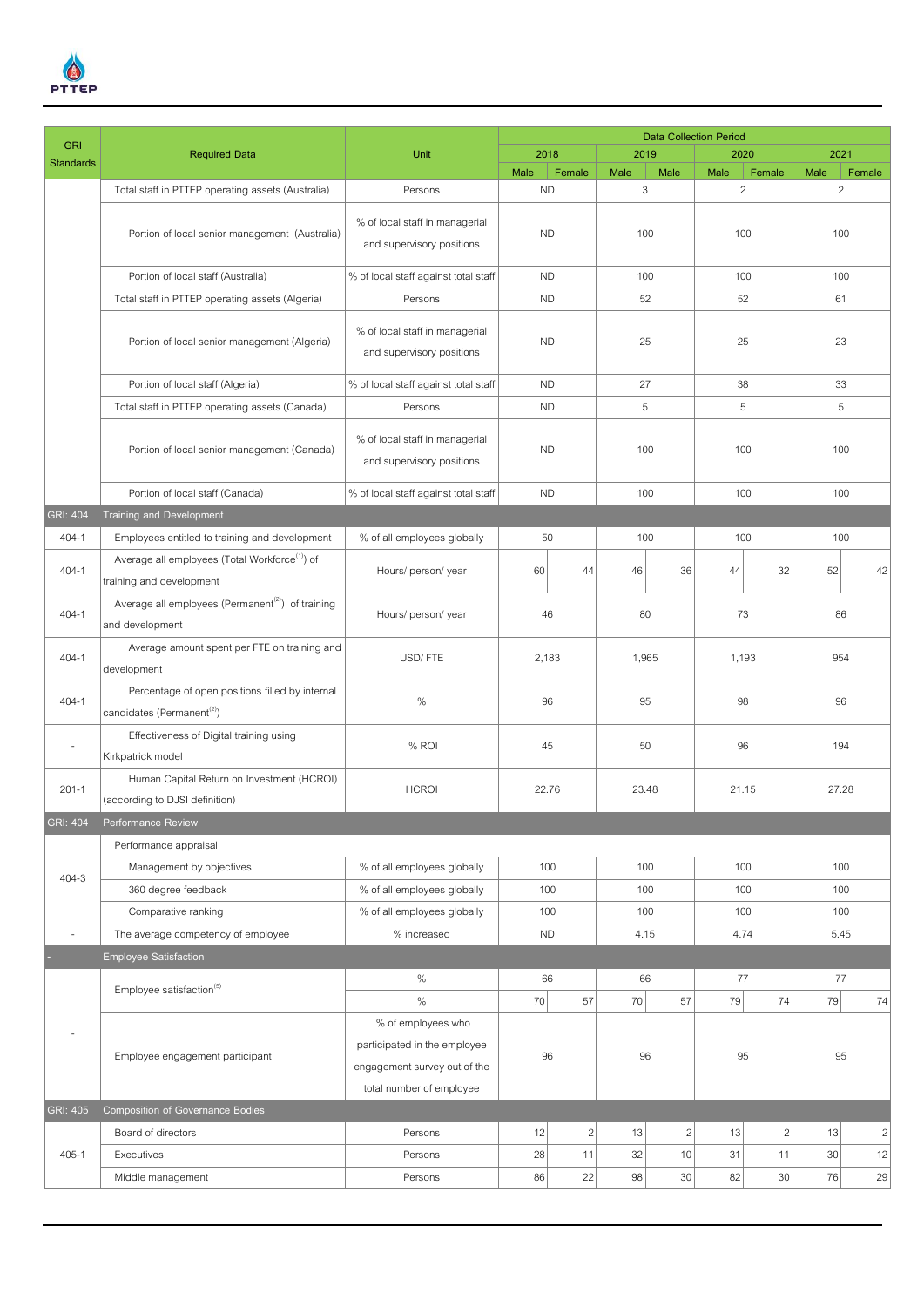

|                  | <b>Required Data</b><br>Unit                                             |                            | <b>Data Collection Period</b> |                       |                  |                           |                |                   |                |                           |  |  |
|------------------|--------------------------------------------------------------------------|----------------------------|-------------------------------|-----------------------|------------------|---------------------------|----------------|-------------------|----------------|---------------------------|--|--|
| <b>GRI</b>       |                                                                          |                            | 2018                          |                       | 2019             |                           | 2020           |                   | 2021           |                           |  |  |
| <b>Standards</b> |                                                                          |                            | Male                          | Female                | Male             | Male                      | Male           | Female            | Male           | Female                    |  |  |
|                  | Senior                                                                   | Persons                    | 814                           | 230                   | $1,224^{(6)}$    | $360^{(6)}$               | 1,278          | 406               | 1,304          | 445                       |  |  |
|                  | Employee                                                                 | Persons                    | 1,654                         | 1,016                 | $1,626^{(6)}$    | $1,069^{(6)}$             | 1,616          | 1,042             | 1,638          | 1,030                     |  |  |
| <b>GRI: 401</b>  | New Employee Hire by Age Grou                                            |                            |                               |                       |                  |                           |                |                   |                |                           |  |  |
|                  | $<$ 30 years                                                             | Persons                    | 81                            | 48                    | 75               | 36                        | 36             | 20                | 32             | 33                        |  |  |
|                  | 30 - 50 years                                                            | Persons                    | 58                            | 33                    | 94               | 51                        | 99             | 46                | 182            | 93                        |  |  |
| $401 - 1$        | $> 50$ years                                                             | Persons                    | 24                            | 3                     | 13               | $\mathbf{1}$              | 24             | $\mathbf{1}$      | 24             | $\vert 4 \vert$           |  |  |
|                  | Total                                                                    | Persons                    | 163                           | 84                    | 182              | 88                        | 159            | 67                | 238            | 130                       |  |  |
|                  | New hire rate                                                            | % of total employees       | 4.2                           | 2.2                   | 4.1              | 2.0                       | 3.5            | 1.5               | 5.2            | 2.8                       |  |  |
| <b>GRI: 401</b>  | Turnover by Age Group                                                    |                            |                               |                       |                  |                           |                |                   |                |                           |  |  |
|                  | $<$ 30 years                                                             | Persons                    | $12^{(6)}$                    | $13^{(6)}$            | 16               | 17                        | 6              | 3                 | 9 <sup>1</sup> | 12                        |  |  |
|                  | 30 - 50 years                                                            | Persons                    | $38^{(6)}$                    | $46^{(6)}$            | 50               | 23                        | 43             | 16                | 50             | 37                        |  |  |
|                  | $> 50$ years                                                             | Persons                    | $37^{(6)}$                    | $9^{(6)}$             | 19               | $\ensuremath{\mathsf{3}}$ | 44             | 15                | 72             | 24                        |  |  |
|                  | Total Workforce <sup>(1)</sup>                                           | Persons                    | $87^{(6)}$                    | $68^{(6)}$            | 85               | 43                        | 98             | 34                | 131            | 73                        |  |  |
| $401 - 1$        | Turnover rate                                                            | % of total employees       | $2.3^{(6)}$                   | $1.8^{(6)}$           | 1.9              | 1.0                       | 2.1            | 0.8               | 2.9            | 1.6                       |  |  |
|                  | Total Permanent <sup>(2)</sup>                                           | Persons                    | <b>ND</b>                     | <b>ND</b>             | <b>ND</b>        | <b>ND</b>                 | 29             | 19                | 46             | $30\,$                    |  |  |
|                  | Turnover rate (consolidated) <sup>(7)</sup>                              | % of total employees       | 3.30                          |                       | 1.64             |                           |                |                   |                |                           |  |  |
|                  | Voluntary employee turnover rate (consolidated) <sup>(7)</sup>           | % of total employees       | 1.90<br>1.35                  |                       | 2.32<br>0.97     |                           | 3.78<br>2.19   |                   |                |                           |  |  |
|                  | Average Hiring Cost                                                      | <b>USD</b>                 |                               |                       | 5,604            |                           |                |                   |                |                           |  |  |
| GRI: 401         |                                                                          |                            | 8,604                         |                       |                  | 5,165                     |                | 2,577             |                |                           |  |  |
|                  | Turnover by Type<br>Voluntary resignation $(7)$                          | Persons                    | 61                            | 57                    | 67               | 43                        | 52             | 24                | 84             | 57                        |  |  |
| $401 - 1$        | Dismissal                                                                | Persons                    | $2^{(6)}$                     | $3^{(6)}$             | $\boldsymbol{9}$ | $\mathbf 0$               | $\overline{7}$ | $\mathbf 0$       | 16             | $\ensuremath{\mathsf{3}}$ |  |  |
|                  | Retirement                                                               |                            | 20                            |                       | 5                | $\mathsf{O}\xspace$       | 32             |                   | 29             | 13                        |  |  |
|                  |                                                                          | Persons                    |                               | 8<br>$\boldsymbol{0}$ | $\overline{4}$   | $\mathsf{O}\xspace$       |                | 10<br>$\mathbf 0$ |                |                           |  |  |
|                  | Death - not related to work                                              | Persons                    | 4                             |                       |                  |                           | $\sqrt{2}$     |                   | $\overline{2}$ | $\,0\,$                   |  |  |
| <b>GRI: 401</b>  | <b>Parental Leave</b>                                                    |                            |                               |                       |                  |                           |                |                   |                |                           |  |  |
|                  | Number of Employees taken parental leave                                 | Persons                    | 34                            | 44                    | 94               | 56                        | 67             | 53                | 93             | 53                        |  |  |
| $401 - 3$        | Total Number of employees that were entitled to                          | Persons                    | 2,582                         | 1,279                 | 2,980            | 1,469                     | 3,007          | 1,489             | 3,048          | 1,516                     |  |  |
|                  | parental leave                                                           |                            |                               |                       |                  |                           |                |                   |                |                           |  |  |
|                  | Employee returned to work after parental leave                           | % of total employees taken | 100                           | 97.4                  | 100              | 100                       | 100            | 100               | 100            | 100                       |  |  |
|                  |                                                                          | parental leave             |                               |                       |                  |                           |                |                   |                |                           |  |  |
| <b>GRI: 412</b>  | Integrity                                                                |                            |                               |                       |                  |                           |                |                   |                |                           |  |  |
| 412-2            | Training hours concerning human rights, anti-<br>bribery, and corruption | Hours                      | 1,223                         | 1,702                 | 689              | 661                       | 646            | 622               | 652            | 181                       |  |  |
| GRI: 201,        |                                                                          |                            |                               |                       |                  |                           |                |                   |                |                           |  |  |
| 405              | Gender Diversity and Equal Remuneration                                  |                            |                               |                       |                  |                           |                |                   |                |                           |  |  |
|                  | Total employee related expenses (salaries +                              |                            |                               |                       | 251,843,000      |                           | 226,371,240    |                   | 245,545,738    |                           |  |  |
| $201 - 1$        | benefits) (Permanent <sup>(2)</sup> )                                    | Million USD                | 221,209,000                   |                       |                  |                           |                |                   |                |                           |  |  |
|                  | Ratio basic salary women/men                                             | Ratio                      | 0.78                          |                       | 0.83             |                           |                |                   | 0.86<br>0.78   |                           |  |  |
| $405 - 2$        | Thailand (or other significant location of operations)                   | Ratio                      | 0.93                          |                       | 0.93             |                           | 0.94           |                   | 0.96           |                           |  |  |
|                  | Myanmar (or other significant location of operations)                    | Ratio                      | 1.25                          |                       | 1.30             |                           | 1.26           |                   | 1.24           |                           |  |  |
|                  | Average salary and Ratio                                                 |                            |                               |                       |                  |                           |                |                   |                |                           |  |  |
|                  | Non-management level (base salary only)                                  | <b>USD</b>                 | 38,808                        | 39,344                | 42,753           | 44,008                    | 44,629         | 45,967            | 42,441         | 43,472                    |  |  |
|                  | Ratio women/men                                                          | Ratio                      | 1.01381                       |                       | 1.02935          |                           | 1.02998        |                   | 1.02428        |                           |  |  |
| $405 - 2$        | Management level (base salary only)                                      | <b>USD</b>                 | 89,460                        | 81,787                | 93,273           | 84,417                    | 96,258         | 89,048            | 87,296         | 80,287                    |  |  |
|                  | Ratio women/men                                                          | Ratio                      | 0.91423                       |                       | 0.90505          |                           | 0.92510        |                   | 0.91972        |                           |  |  |
|                  | Management level (base salary+other cash incentives)                     | <b>USD</b>                 | 141,645                       | 129,496               | 155,455          | 140,695                   | 144,386        | 133,572           | 141,856        | 130,467                   |  |  |
|                  | Ratio women/men                                                          | Ratio                      | 0.91423                       |                       | 0.90505          |                           | 0.92510        |                   | 0.91972        |                           |  |  |
|                  |                                                                          |                            |                               |                       |                  |                           |                |                   |                |                           |  |  |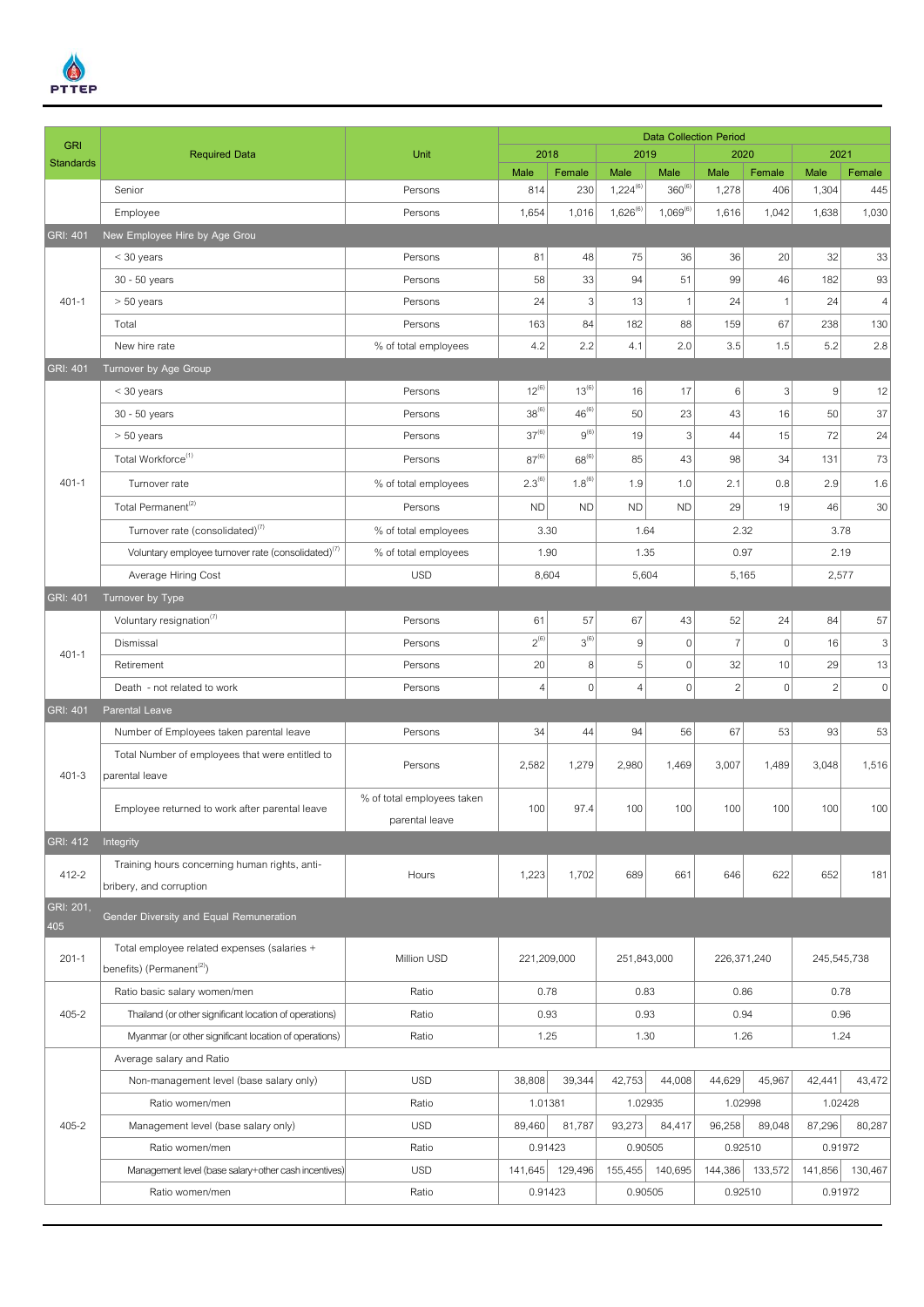

| <b>GRI</b>       |                                                       |                              |           |           |                        | <b>Data Collection Period</b> |         |         |                    |         |  |
|------------------|-------------------------------------------------------|------------------------------|-----------|-----------|------------------------|-------------------------------|---------|---------|--------------------|---------|--|
| <b>Standards</b> | <b>Required Data</b>                                  | Unit                         | 2018      |           | 2019                   |                               | 2020    |         | 2021               |         |  |
|                  |                                                       |                              | Male      | Female    | Male                   | Male                          | Male    | Female  | Male               | Female  |  |
|                  | Executive level (base salary only)                    | <b>USD</b>                   | 215,117   | 196,834   | 225,993                | 199,009                       | 236,622 | 212,069 | 213,378            | 199,474 |  |
|                  | Executive level (base salary + other cash incentives) | <b>USD</b>                   | <b>ND</b> | <b>ND</b> | <b>ND</b><br><b>ND</b> |                               | 354,934 | 318,103 | 324,145<br>346,739 |         |  |
|                  | Ratio women/men                                       | Ratio                        | 0.91501   |           | 0.88060                |                               | 0.89623 |         | 0.93484            |         |  |
|                  | Mean gender pay gap                                   | Difference men to women (%)  | <b>ND</b> |           | <b>ND</b>              |                               | 6.5     |         | 4.4                |         |  |
|                  | Median gender pay gap                                 | Difference men to women (%)  |           | <b>ND</b> |                        | <b>ND</b>                     | 0.5     |         | 1.0                |         |  |
|                  | Mean bonus gap                                        | Difference men to women (%)  | <b>ND</b> |           | <b>ND</b>              |                               | 6.5     |         | 4.4                |         |  |
|                  | Median bonus gap                                      | Difference men to women (%)  | <b>ND</b> |           | <b>ND</b>              |                               | 0.5     |         | 1.0                |         |  |
|                  | Average pay-out period of long-term incentive         | Years                        | 3         |           | 3                      |                               | 3       |         | 3                  |         |  |
|                  | related to sustainability for employees               |                              |           |           |                        |                               |         |         |                    |         |  |
|                  | Employee covered in long-term incentive related       | % of all employees           | 100       |           | 100                    |                               | 100     |         | 100                |         |  |
|                  | to sustainability                                     | (except management)          |           |           |                        |                               |         |         |                    |         |  |
| GRI: 405         | <b>Gender Diversity</b>                               |                              |           |           |                        |                               |         |         |                    |         |  |
|                  | Women in workforce (Total Workforce <sup>(1)</sup> )  | Persons                      |           | 1,279     |                        | 1,469                         |         | 1,489   |                    | 1,516   |  |
|                  |                                                       | $\%$                         |           | 33        |                        | 33                            |         | 33      |                    | 33      |  |
|                  | Target                                                | $\%$                         |           | <b>ND</b> |                        | <b>ND</b>                     |         | 23      |                    | 23      |  |
|                  |                                                       | Persons                      |           | 1,016     |                        | 1,069                         |         | 1,042   |                    | 1,051   |  |
| $405 - 1$        | Women in professional positions                       | $\%$                         |           | 38        |                        | 40                            |         | 39      |                    | 36      |  |
|                  | Women in management positions                         | Persons                      |           | 230       |                        | 360                           |         | 406     |                    | 426     |  |
|                  |                                                       | $\%$                         |           | 22        |                        | 23                            |         | 24      |                    | 28      |  |
|                  | Women in senior leadership positions                  | Persons                      |           | 33        |                        | 40                            |         | 41      |                    | 39      |  |
|                  |                                                       | $\%$                         |           | 22        |                        | 24                            |         | 27      |                    | 28      |  |
|                  |                                                       | Persons                      |           | <b>ND</b> |                        | <b>ND</b>                     |         | 730     |                    | 709     |  |
|                  | Women in workforce (Total Permanent <sup>(2)</sup> )  |                              |           |           |                        |                               |         |         |                    |         |  |
|                  | Women in non-management position                      | $\%$                         |           | <b>ND</b> |                        | <b>ND</b>                     |         | 35      |                    | 35      |  |
|                  |                                                       | Persons                      |           | <b>ND</b> |                        | <b>ND</b>                     |         | 634     |                    | 601     |  |
|                  |                                                       | % of total non-management    |           | <b>ND</b> |                        | <b>ND</b>                     |         | 37      |                    | 36      |  |
|                  |                                                       | positions                    |           |           |                        |                               |         |         |                    |         |  |
|                  | Women in Junior-management position                   | Persons                      |           | <b>ND</b> |                        | <b>ND</b>                     |         | 60      |                    | 72      |  |
|                  |                                                       | % of total management junior |           | <b>ND</b> |                        | <b>ND</b>                     |         | 28      |                    | 33      |  |
|                  |                                                       | management positions         |           |           |                        |                               |         |         |                    |         |  |
|                  | Target                                                | $\%$                         |           | <b>ND</b> |                        | <b>ND</b>                     |         | 22      |                    | 22      |  |
|                  | Women in management positions in revenue-             | Persons                      |           | <b>ND</b> |                        | <b>ND</b>                     |         | 10      |                    | 14      |  |
|                  | generating functions (excluding support function)     | % of all such managers       |           | <b>ND</b> |                        | <b>ND</b>                     |         | 13      |                    | 17      |  |
| $405 - 1$        | Target                                                | $\%$                         |           | <b>ND</b> |                        | <b>ND</b>                     |         | 13      |                    | 13      |  |
|                  |                                                       | Persons                      |           | <b>ND</b> |                        | <b>ND</b>                     |         | 10      |                    | 10      |  |
|                  | Women in Executive (top management                    | % of total top management    |           |           |                        |                               |         |         |                    |         |  |
|                  | positions, i.e. maximum two levels away from CEO)     | positions                    |           | <b>ND</b> |                        | <b>ND</b>                     |         | 27      |                    | 29      |  |
|                  | Target                                                | $\%$                         |           | <b>ND</b> |                        | <b>ND</b>                     |         | 18      |                    | 18      |  |
|                  |                                                       | Persons                      |           | <b>ND</b> |                        | <b>ND</b>                     |         | 96      |                    | 108     |  |
|                  | Women in all management positions, including          | % of total management        |           |           |                        |                               |         |         |                    |         |  |
|                  | junior, middle and senior management                  | workforce                    |           | <b>ND</b> |                        | <b>ND</b>                     |         | 28      |                    | 31      |  |
|                  | Target                                                | $\%$                         |           | <b>ND</b> |                        | <b>ND</b>                     |         | 20      |                    | 20      |  |
|                  | Women in STEM positions (Science,                     | Persons                      |           | <b>ND</b> |                        | <b>ND</b>                     |         | 845     |                    | 825     |  |
|                  | Technology, Engineering and Mathematics)              | % of total STEM Positions    |           | <b>ND</b> |                        | <b>ND</b>                     |         | 37      |                    | 34      |  |
|                  | Target                                                | $\%$                         |           | <b>ND</b> |                        | <b>ND</b>                     |         | 34      |                    | 34      |  |
| GRI: 102         | CEO and Executive Compensation                        |                              |           |           |                        |                               |         |         |                    |         |  |